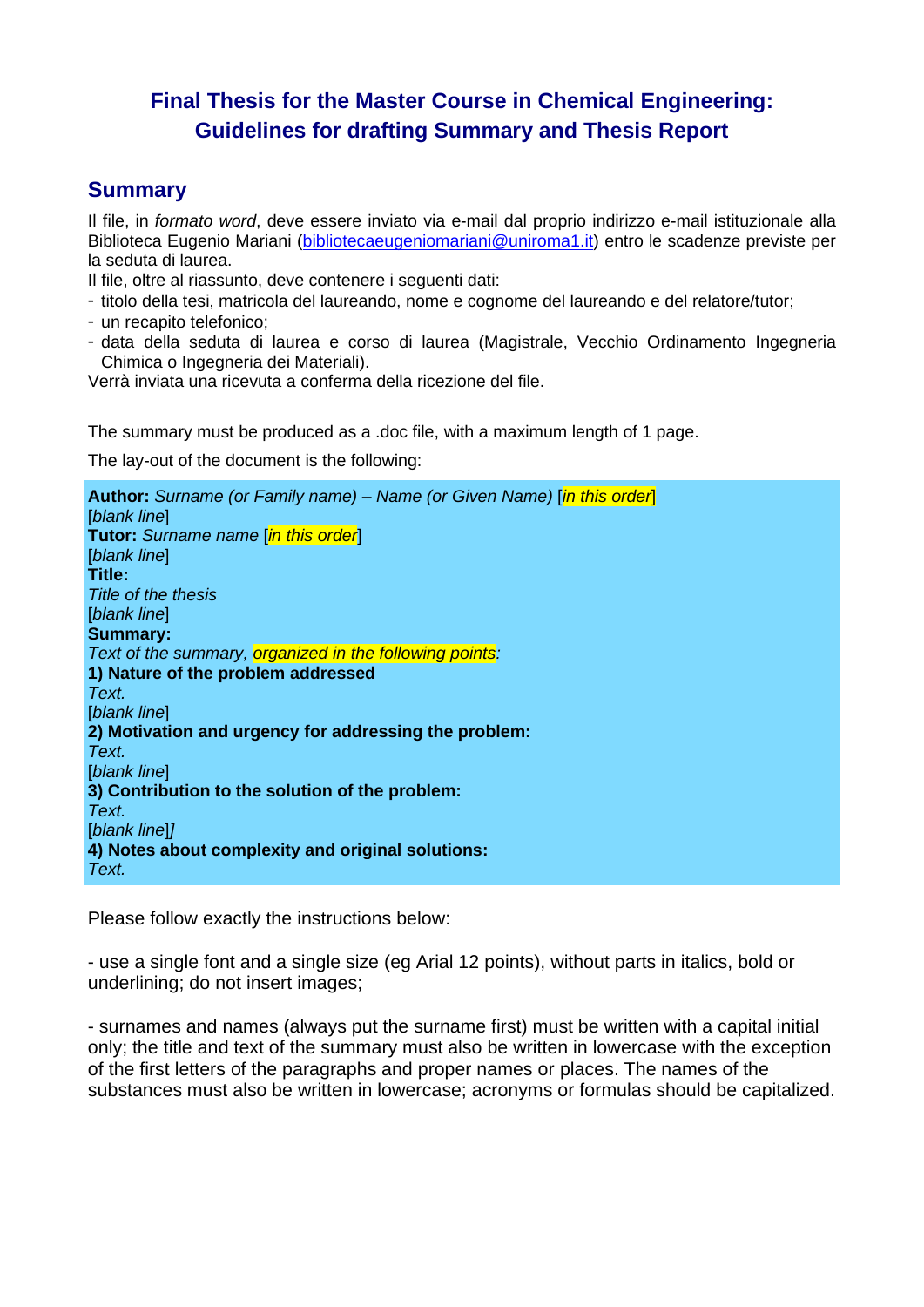### **Example of Summary**

Author: Surname Name

Relatore: Surname Name

Title:

Design of an ethylene recovery unit of off-gas from the polymerization process.

Summary:

1) Nature of the problem addressed:

The production of polyethylene on an industrial scale, started in 1939, has always been accompanied by the problem of the loss of a significant fraction of the ethylene loaded into the polymerization reactors. The main issue of this thesis report is the development of a suitable plant solution allowing to limit such loss.

2) Motivation and urgency for addressing the problem:

The project stems from the analysis of three patents developed for the separation of light paraffins from light olefins, the purification of ethylene and the removal of carbon dioxide from hydrocarbon mixtures, from which useful information has been extracted for the design of the production unit, with recovery of the monomer from the purge gas.

3) Contribution to the solution of the problem:

The design carried out was divided into subsequent phases. Starting from the analysis of a typical gaseous stream effluent from the polymerization plant, the sequence of operations for its purification was developed, maximizing the concentration of ethylene and the flow rate of the recovered product. The second step consisted of engineering the process and the third step deal with the design calculations relating to each individual equipment. In addition, following a preliminary mechanical design of the entire plant, an economic estimate was made, with an accuracy of  $\pm$  10%, by examining investment costs and operating costs. The feasibility and effectiveness of the unit were therefore demonstrated as well as the possibility of obtaining a substantial economic benefit. This latter aspect was highlighted by processing a cash flow diagram which shows an investment payback time of approximately 6 years, a value lower than the average value for plants comparable to the one examined.

4) Notes about complexity and original solutions:

The distillation plant and the refrigeration cycle with propylene were developed using process simulators, with particular complexity in integrating this service with other operations. The thermal recoveries were optimized by introducing high efficiency equipment and the complex selection was made for the  $CO<sub>2</sub>$  removal system, selecting the most convenient among 3 alternatives. The PFD, the P&ID, the Detailed Plot Plan and the Data Sheets with the technical details of all the equipments have been elaborated and issued. This documentation certifies the originality of the process and of the work performed.